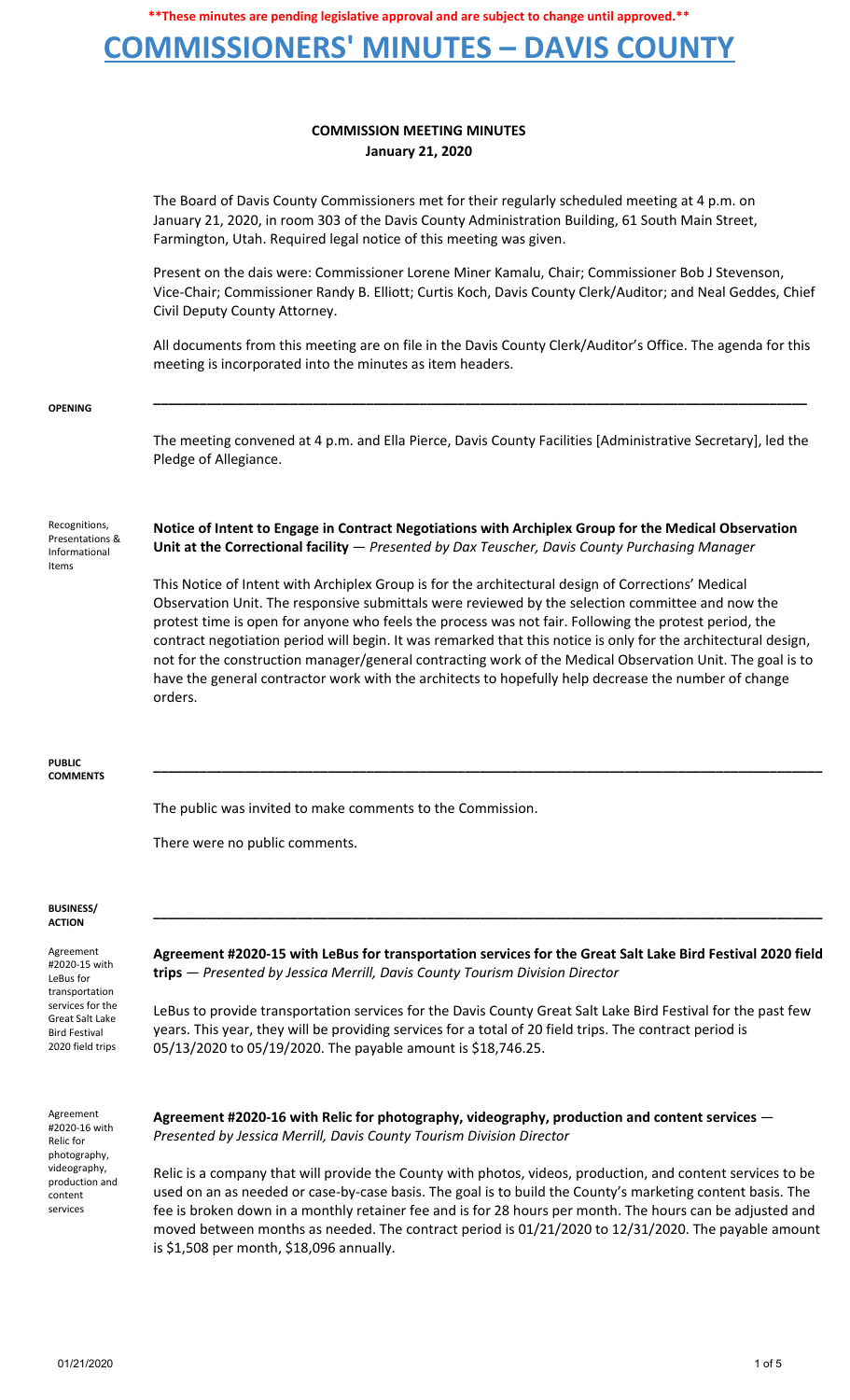# **COMMISSIONERS' MINUTES – DAVIS COUNTY**

Motion to Approve Agenda Items: Com. Stevenson Seconded: Com. Elliott All voted Aye

Agreement #2020-17 with UTOPIA for Legacy Events Center data line

**Agreement #2020-17 with UTOPIA for Legacy Events Center data line** — *Presented by Mike Pace, Davis County Network Services Administrator, in place of Mark Langston, Davis County Information Services Director*

This agreement with UTOPIA is to install fiber at the Legacy Events Center. The contract is for three years and covers the installation and maintenance of the data line. If the contract terms are met, the installation fee will be waived. The most difficult part is installing the line, otherwise, UTOPIA's service has been great. The contract period is  $01/21/2020$  to  $01/21/2023$ . The payable amount is \$9,675 per year.

**Grant Application #2020-18 with the Bureau of Emergency Medical Services (EMS) for a per capital grant for Emergency Medical personnel** — *Presented by Chief Deputy Susan Poulsen, Davis County Sheriff's Office*

This application is for a grant with the Bureau of Emergency Medical Services (EMS). The amount will be determined if the grant is awarded and is based on the number of EMS personnel employed by Davis County, including dispatchers and the emergency medical technicians (EMT) and paramedics attached to

the jail. The contract period is 07/01/2020 to 06/30/2021. The receivable amount is \$1.

Motion to Approve: Com. Stevenson Seconded: Com. Elliott All voted Aye

| Grant             |
|-------------------|
| Application       |
| #2020-18 with     |
| the Bureau of     |
| EMS for a per     |
| capital grant for |
| Emergency         |
| Medical           |
| personnel         |

Amendment #2019-587-A with Hansen's Hounds for agreement on the health of the donated K9, Loki

**Amendment #2019-587-A with Hansen's Hounds for agreement on the health of the donated K9, Loki** — *Presented by Chief Deputy Susan Poulsen, Davis County Sheriff's Office*

This amendment with Hansen's Hounds is for the care and health of the donated K9, Loki. The Commissioners remarked they met and took the puppy on a tour of the Admin Building and it was fun. The contract period begins 12/16/2019. The agreement is neither payable nor receivable.

| Agreement<br>#2020-19 with<br>Motorola<br>Solutions for<br>standard<br>service contract         | Agreement #2020-19 with Motorola Solutions for standard service contract — Presented by Chief Deputy<br>Susan Poulsen, Davis County Sheriff's Office<br>This service agreement with Motorola Solutions is for the Dispatch Center. The contract period is<br>01/21/2020 to 12/31/2020. The payable amount is \$7,602. |
|-------------------------------------------------------------------------------------------------|-----------------------------------------------------------------------------------------------------------------------------------------------------------------------------------------------------------------------------------------------------------------------------------------------------------------------|
| Agreement<br>#2020-20 with<br>DP Creations,<br>LLC to provide<br>law<br>enforcement<br>coverage | Agreement #2020-20 with DP Creations, LLC to provide law enforcement coverage during the Rose<br><b>International Doll Show</b> - Presented by Chief Deputy Susan Poulsen, Davis County Sheriff's Office                                                                                                              |
|                                                                                                 | The Davis County Sheriff's Office was requested to provide security for the Rose International Doll Show,<br>hosted by DP Creations, LLC, held at the Davis Conference Center this summer. The contract period is<br>01/28/2020 to 06/27/2020. The receivable amount is \$6,720.                                      |

Donation Agreement #2020-21 with Debby Bowen to receive donation to support the passing of K9 Chopper

**Donation Agreement #2020-21 with Debby Bowen to receive donation to support the passing of K9 Chopper** — *Presented by Chief Deputy Susan Poulsen, Davis County Sheriff's Office*

Debbie Bowen, a woman from Texas, heard about the passing of the K9 Chopper and wished to donate money to support the Sheriff's K9 program. The donation period begins 01/20/2020. The receivable amount is \$60.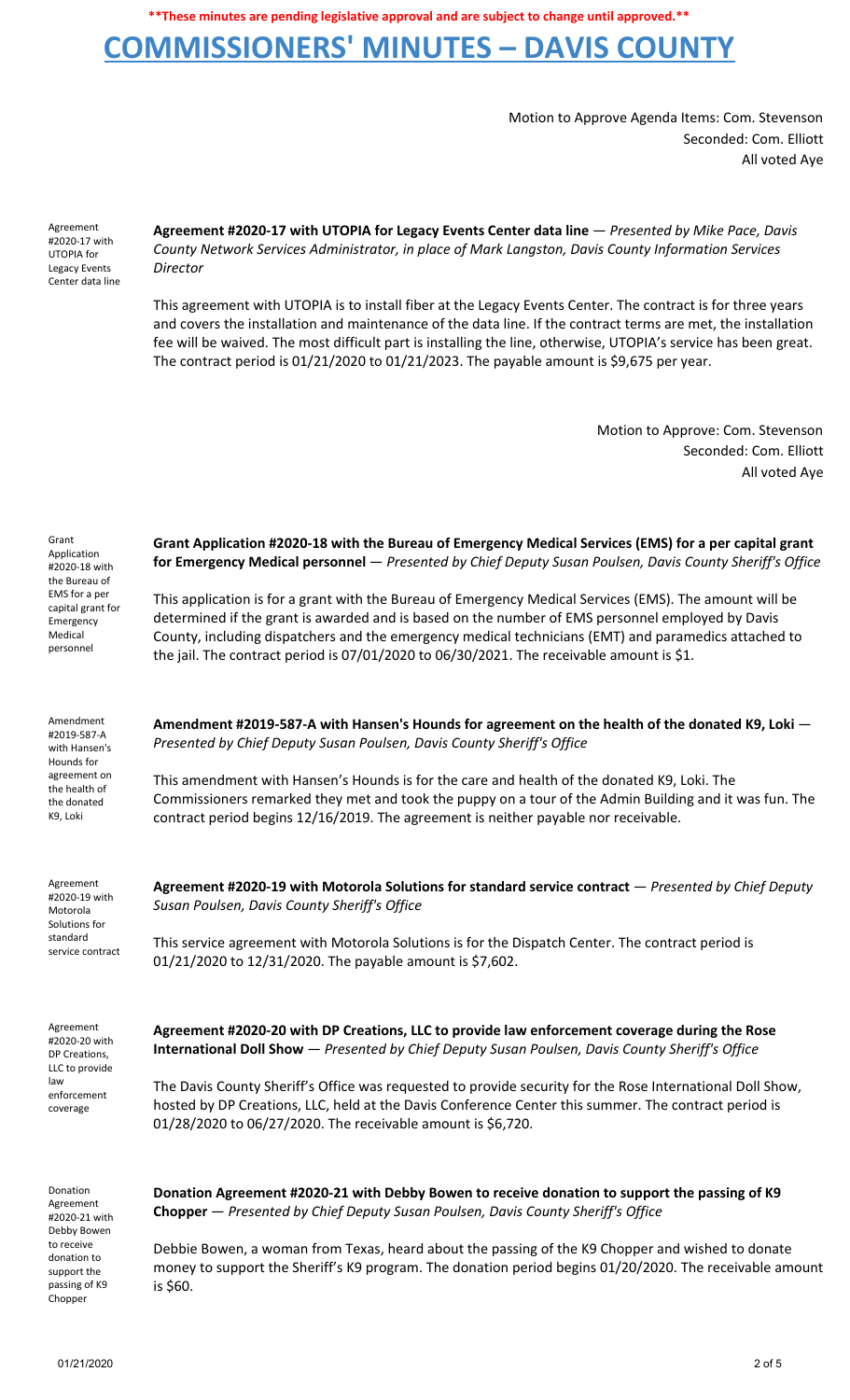## **COMMISSIONERS' MINUTES – DAVIS COUNTY**

Motion to Approve Agenda Items: Com. Elliott Seconded: Com. Stevenson All voted Aye

Agreement #2020-22 with Utah State Library Division for CLEF

**Agreement #2020-22 with Utah State Library Division for Community Library Enhancement Funds (CLEF)** — *Presented by Chris Sanford, Davis County Library Director*

This anticipated grant from the Utah State Library Division was built into the annual budget. Even though the grant's time period started in July of 2019, the awarded receivable amount is not announced until the first week of January. For this reason, the Library waited to present the grant until the funds were announced. The funds will be used to expand and enhance the Library's ebook and early literacy collections. The contract period is 07/01/2019 to 06/30/2020. The receivable amount is \$36,100.

> Motion to Approve: Com. Stevenson Seconded: Com. Elliott All voted Aye

Agreement #2020-23 with Infogroup Inc. for Reference USA database license agreement

**Agreement #2020-23 with Infogroup Inc. for Reference USA database license agreement** — *Presented by Josh Johnson, Davis County Library Chief Deputy*

This contract is for the most heavily used database at the Library, Reference USA. This database includes white pages, consumer use reports, job and internship searches, and more. The use has grown over the past few years but the cost to the County has not gone up. The contract period is 01/15/2020 to 01/14/2021. The payable amount is \$3,309.

> Motion to Approve: Com. Elliott Seconded: Com. Stevenson All voted Aye

Request #2020-24 to appropriate money to a nonprofit entity, the Joy Foundation, for its 2020 programs

**Request #2020-24 to appropriate money to a nonprofit entity, the Joy Foundation, for its 2020 programs** — *Presented by Commissioner Randy B. Elliott*

This request was discussed last work session [see Work Session Minutes Jan. 14, 2020]. The Joy Foundation in Bountiful requested funds to assist with its 2020 family-centered programs, including a chalk art festival and veteran program. The requested funds will come from the Commissions' gala and golf tournament's reserve funds. [The contract period is 01/21/2020 to 01/21/2020.] The payable amount is \$1,000.

> Motion to Approve: Com. Elliott Seconded: Com. Stevenson All voted Aye

Request #2020-25 appointment of Curtis Koch, Davis County Clerk/Auditor, as Davis County's representative on the UAC Board of Directors

**Request #2020-25 appointment of Curtis Koch, Davis County Clerk/Auditor, as Davis County's representative on the Utah Association of Counties (UAC) Board of Directors** — *Presented by Commissioner Lorene Miner Kamalu*

The Utah Association of Counties (UAC) provides training, discussion platforms, and assistance at the State level to participating counties. Many of Davis County's elected officials and department heads participate in UAC in some form. Unlike previous years, Davis County will only have one representative rather than two. After discussing it last work session [see Work Session Minutes Jan. 14, 2020], it was decided that Curtis Koch, Davis County Clerk/Auditor, would be the representative. The Commission thanked him for his willingness and continued service with representing Davis County on the UAC Board of Directors. [The appointment period is 01/01/2020 to 12/31/2020.]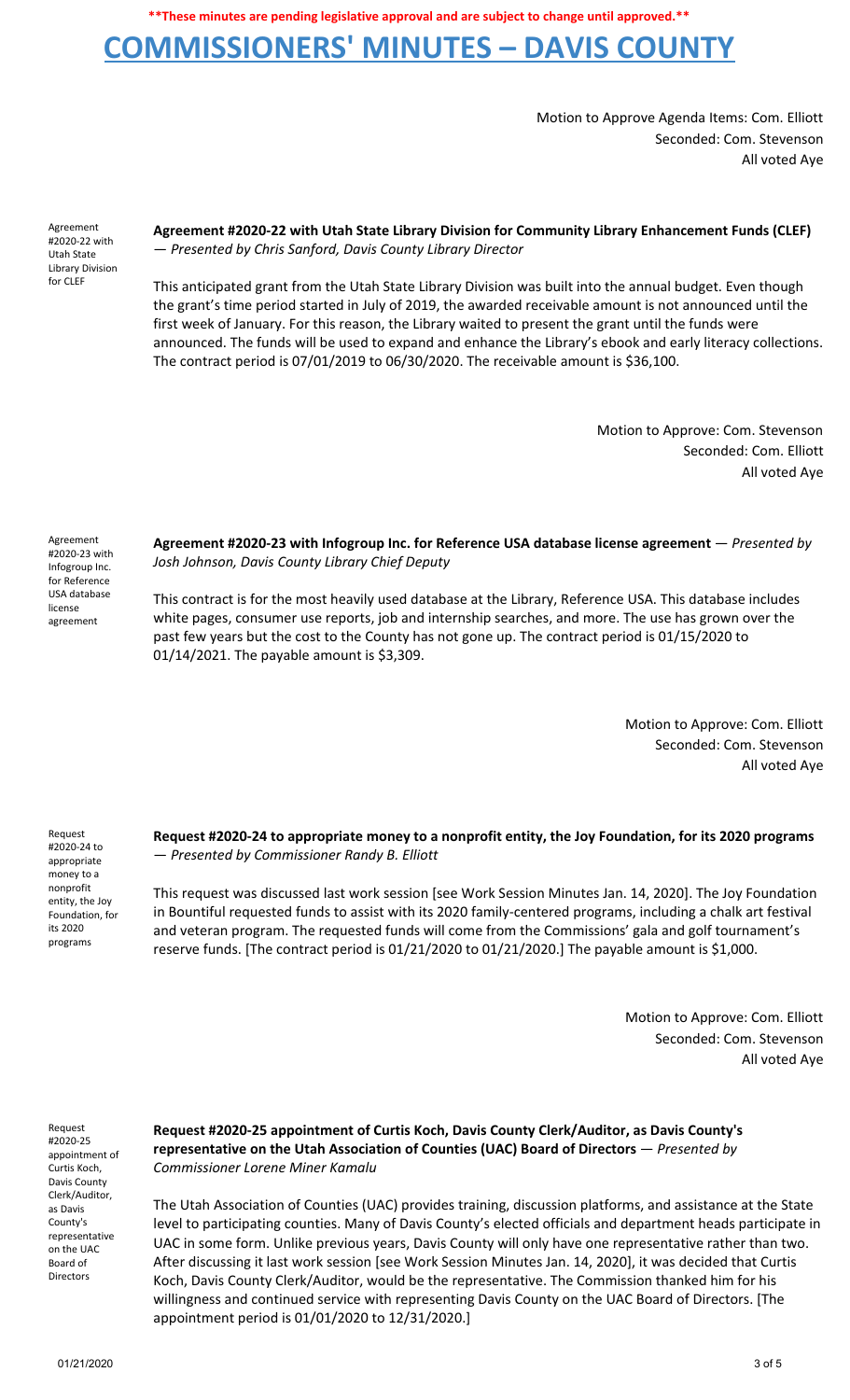## **COMMISSIONERS' MINUTES – DAVIS COUNTY**

Motion to Approve: Com. Kamalu Seconded: Com. Elliott All voted Aye

Notice #2019-597-B of Property Tax Adjustment for 2019 property tax on Tax ID 09-082-0101 for Jeffrey G. Blewett

**Notice #2019-597-B of Property Tax Adjustment, per UCA Section 59-2-1347, for 2019 property tax on Tax ID 09-082-0101 for Jeffrey G. Blewett** — *Presented by Commissioner Lorene Miner Kamalu*

Several hearings were held in conjunction with this request which helped the Commission make its decision to grant the tax adjustment. The contract period is 01/01/2019 to 12/31/2019. The payable amount is \$1,310.79.

> Motion to Approve: Com. Kamalu Seconded: Com. Stevenson All voted Aye

Commissioner Elliott moved to recess to Board of Equalization. Commissioner Stevenson seconded the motion. All voted Aye.

**\_\_\_\_\_\_\_\_\_\_\_\_\_\_\_\_\_\_\_\_\_\_\_\_\_\_\_\_\_\_\_\_\_\_\_\_\_\_\_\_\_\_\_\_\_\_\_\_\_\_\_\_\_\_\_\_\_\_\_\_\_\_\_\_\_\_\_\_\_\_\_\_\_\_\_\_\_\_\_\_\_\_\_\_\_\_\_\_**

#### **BOARD OF EQUALIZATION**

Property Tax Register

Property Tax Register matters were presented by Curtis Koch, Davis County Clerk/Auditor, as follows:

- Under Auditor adjustments is a report with various recommend approve appeals totaling \$1,178,842, several no change in value appeals, eight veteran tax abatement exemptions for 2019, and two tax abatements for properties held by tax exempt entities.
- There were no Treasurer or Assessor adjustments.

Motion to Approve: Com. Stevenson Seconded: Com. Elliott All voted Aye

Commissioner Elliott moved to reconvene Commission Meeting. Commissioner Stevenson seconded the motion. All voted Aye.

**\_\_\_\_\_\_\_\_\_\_\_\_\_\_\_\_\_\_\_\_\_\_\_\_\_\_\_\_\_\_\_\_\_\_\_\_\_\_\_\_\_\_\_\_\_\_\_\_\_\_\_\_\_\_\_\_\_\_\_\_\_\_\_\_\_\_\_\_\_\_\_\_\_\_\_\_\_\_\_\_\_\_\_\_\_\_\_\_**

#### **CONSENT ITEMS**

Check Registers and Commission Meeting Minutes

### **Check Registers and Commission Meeting Minutes**

Check Registers and Commission Work Session Meeting Minutes for December 17, 2019, were presented for approval.

> Motion to Approve: Com. Elliott Seconded: Com. Stevenson All voted Aye

**COMMISSION COMMENTS**

> **Commissioner Elliott** attended [Hill Air Force base's] 80th birthday party at the Hill Air Force Base Museum. Jay Hess, a local Vietnam prisoner of war survivor, spoke and it was great to hear his story. Also, the Joy Foundation held a veteran appreciation event that had a World War II theme; it was a great program and was well attended.

> **\_\_\_\_\_\_\_\_\_\_\_\_\_\_\_\_\_\_\_\_\_\_\_\_\_\_\_\_\_\_\_\_\_\_\_\_\_\_\_\_\_\_\_\_\_\_\_\_\_\_\_\_\_\_\_\_\_\_\_\_\_\_\_\_\_\_\_\_\_\_\_\_\_\_\_\_\_\_\_\_\_\_\_\_\_\_\_\_**